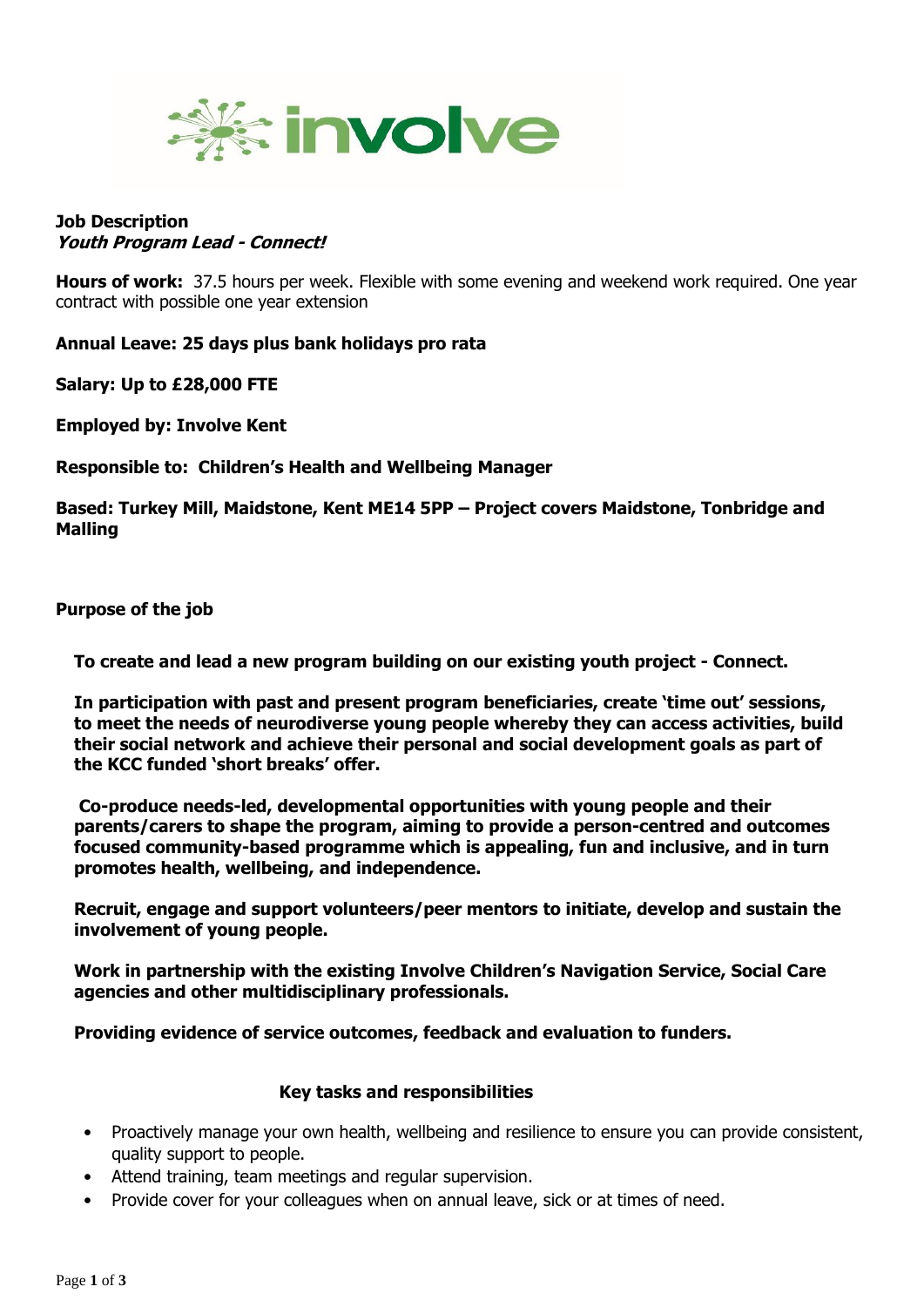- Ensure the service is fully accessible and digitally optimised for all young people and their parents/carers living in Maidstone or Tonbridge and Malling, reflecting their diversity and range of interests, needs and aspirations.
- Embed and integrate yourself within the Maidstone and Tonbridge and Malling District council area and their local community.
- Work with the Children's Health and Wellbeing Navigators, Social Care agencies and other multidisciplinary professionals to enable the Young People to access relevant local communities' opportunities and to identify gaps and trends in services to help shape the services provided.
- Work in partnership with the Children's Health and Wellbeing Navigators to ensure likeminded Young People have the opportunity to connect and that local groups and activities are set up and identified.
- Utilize the principles of participation and coproduction to involve young people in the planning, development, implementation, and evaluation of the Connect! Service.
- Develop and coordinate new groups for young people, including within digital spaces., with a focus on shared areas of interest, social groups, skills development.
- Recruit, manage and develop a cohort of peer volunteers and provide opportunities to meaningfully involve them in the programme delivery and support of the young people.
- Ensure activity groups are sustainable, e.g., identify funding to subsidise activity costs, maximise free venue opportunities and the use of volunteers
- .
- Ensure young people have access to the support of volunteers/budding systems to help remove the barriers of young people's attendance and involvement. Encourage Young People and Parent/Carers to actively participate in steering groups/advisory boards to ensure that coproduction and sustained engagement is imbedded and lived experience is represented throughout the programme.
- Work with the Children's Health and Wellbeing Manager to contribute to meeting all funding, monitoring and evaluation requirements.
- Attend networking events, promotional events and working groups to raise awareness of the Connect! service within Maidstone and Tonbridge and Malling areas.
- Refer people onto the Children's Health and Wellbeing Navigators if ongoing support is required for them to access Primary Care, Health, Education or Social care services
- Liaise with the Children's Health and Wellbeing Navigators in Maidstone, Tonbridge and Malling PCN's to asset map local resources and support services, activities etc.
- Ensure all necessary data and information is recorded accurately and entered confidentially on Involve's database with awareness of information governance best practice (such as GDPR)
- Monitor and record numbers of people engaged and supported. Ensuring the service and support to people is outcome focused and work innovatively and in coproduction with Young People, Parents/Carers to facilitate improved outcomes for people.
- Build positive relationships and maintain contact with our District Network Partners to ensure any provision and set up of groups is promoted and activities dovetail.
- Demonstrate and work to Involve values of excellence, innovation, can-do approach, valuing difference and people first.
- Actively challenge discrimination and promote the values of equality and diversity within the service
- Raise and address any barriers to young people/parents/carers accessing services, groups etc. and look to source a solution using community resources/funding/volunteers.
- Ensure that safeguarding/child protection procedures are adhered to an acted upon within the scope of Involve's safeguarding policies.
- Any other tasks and responsibilities that may be identified as necessary as the service evolves and develops.